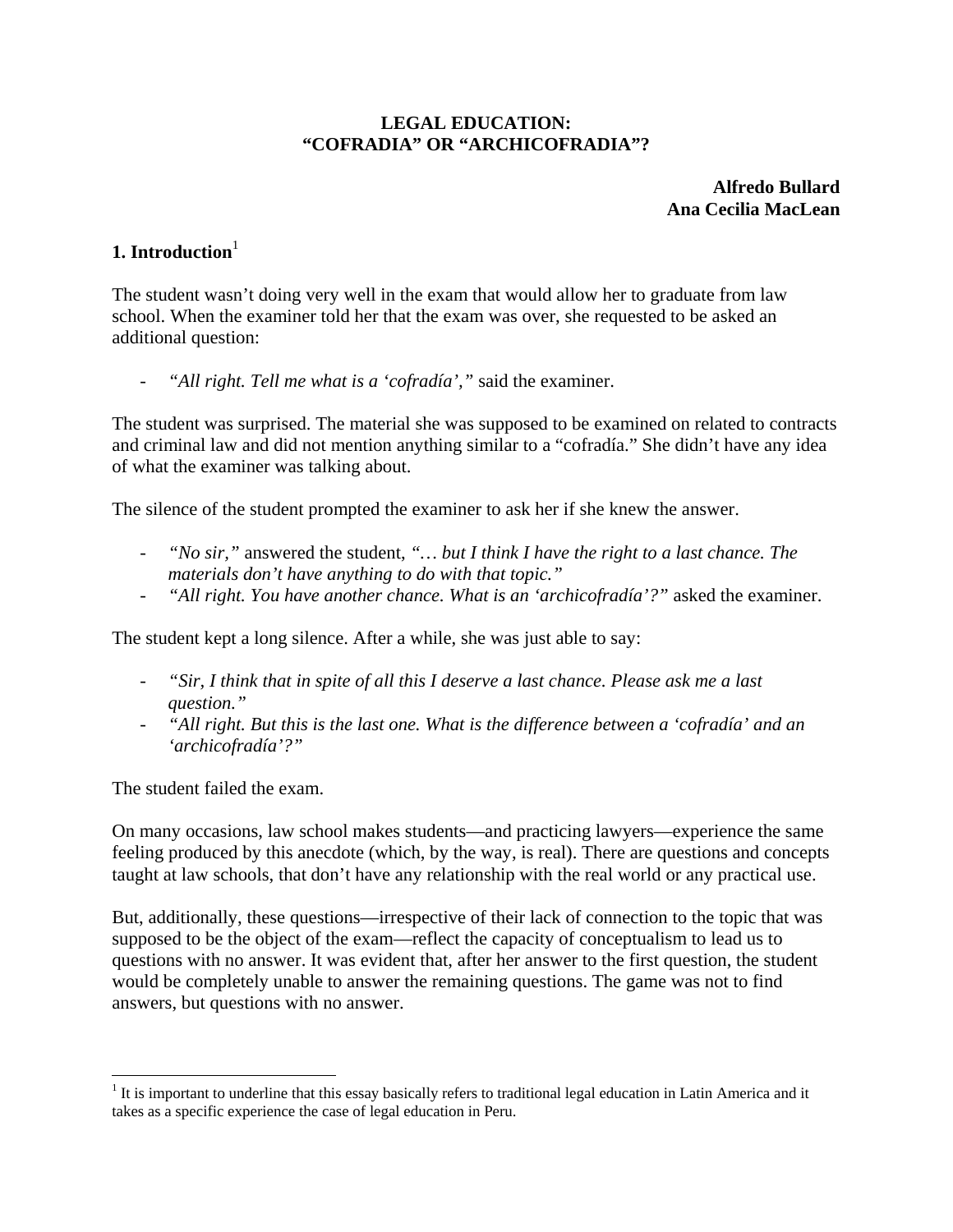Legal education does not only fit into this conception, but it often contributes to reinforce it. To be sure, we cannot separate legal education from our conception of Law itself. Ultimately, a law school teaches lawyers to act like lawyers and we, as lawyers, act in the context of a legal system defined in a reality. But this must be a legal system that allows finding answers and not only questions without an answer.

Law almost changes as the world does. And the world has lately changed a lot. Moreover, the changes in the Law have affected its own foundations, what we think about it, and what Law thinks about itself. This in spite of the fact that Law is always behind reality, for reality changes faster than the capacity of Law to assimilate change.

Just as Law is behind reality, legal education is behind Law. Legal education would seem to be less capable of changing than Law—caught in the inertia of permanence—usually is. $<sup>2</sup>$ </sup>

This essay offers a way of understanding reality, Law, and legal education in light of the relationship established in the institutional change of the last years. In other words, the essay seeks to answer the following question: How legal education should change in order to have the power to transform reality?

#### **2. The "Law of Concepts" and the** *Ius Imperium*

## **2.1. The "Jurisprudence of Concepts"**

 $\overline{a}$ 

Ihering, a German legal scholar, had a curious dream. He dreamt that he had died and he was brought to a special paradise where only legal scholars could go. In that paradise, one was face to face with many concepts of legal theory in their most absolute purity, free from the contamination of human life. There lived the incorporeal spirits of good and bad faith, of property, and possession. The logical instruments that allowed the manipulation and transformation of legal concepts were also there, so that one could solve the most fascinating legal problems. An hydraulic dialectic press for interpretation would allow us to extract by pressure an unlimited number of interpretations from any legal norm. A machine to build fictions and a machine to cut a hair in 999.999 equal parts, which, in the hands of the most skilled legal scholars, would be able, in turn, to cut any of these parts in another 999.999 parts. The possibilities of this paradise were unlimited for the most qualified legal scholars, provided that they drink a lactic liquid produced by the earthly things of humanity. But, for the most skilled legal scholars, this liquid was superfluous, for they didn't have anything to forget.<sup>3</sup>

<sup>&</sup>lt;sup>2</sup> Pathetic cases of this phenomenon happen very often in Latin America. On one occasion, there was an important reform of Peruvian bankruptcy norms. The changes were dramatic and the whole philosophy of the system was modified. A law teacher, however, decided to keep teaching the subject under the old statute because, in his view, it was better than the new one. The rest of the semester, the students analyzed a repealed statute.

Cited by Felix Cohen, *El Método Funcional en el Derecho*, Abeledo-Perrot, Argentina, pp. 11-12.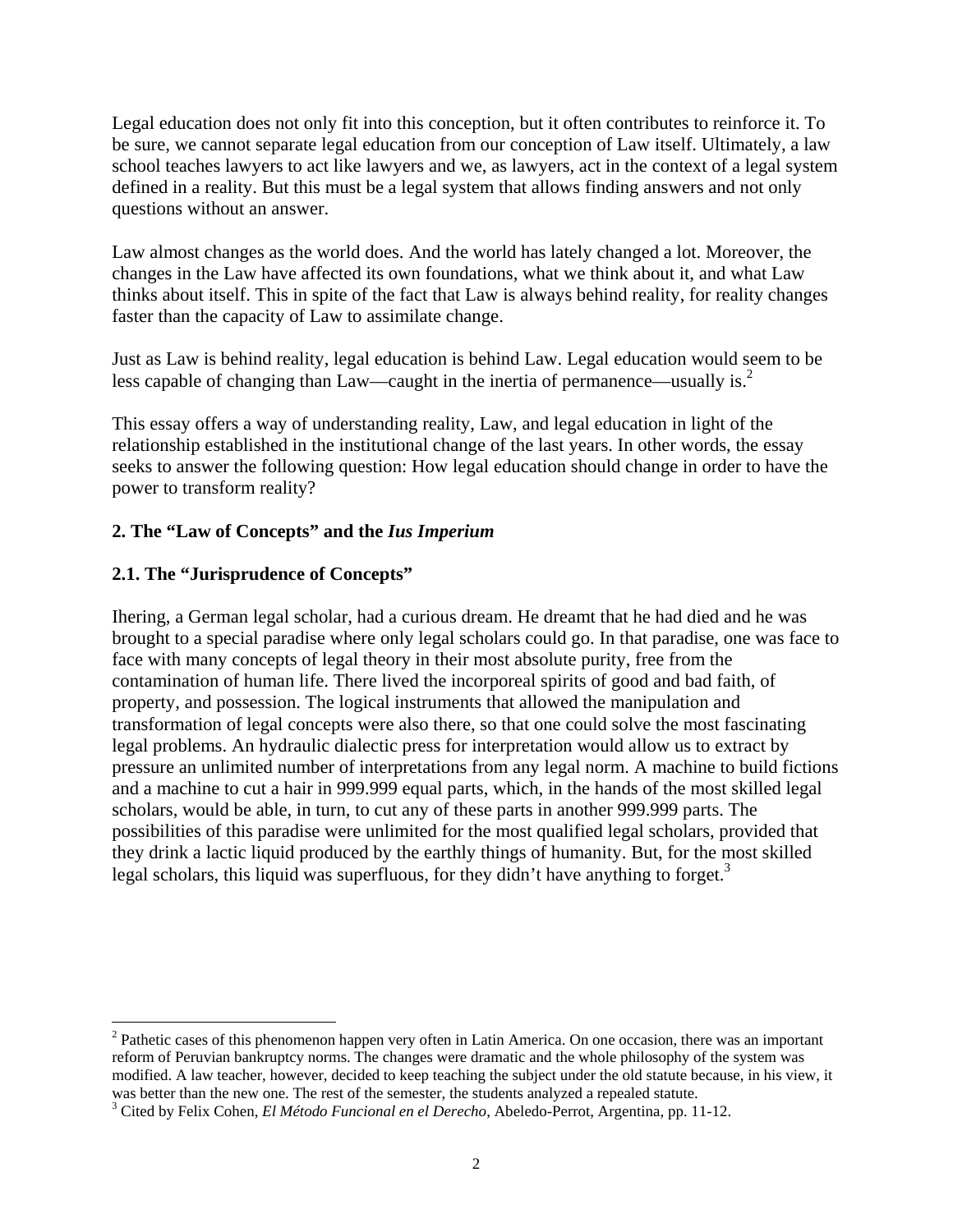Ihering's dream reminds us that, as lawyers, we tend to use—at least in Latin America—two concepts that have become some sort of a common place. The first is the concept of "legal science"<sup>4</sup> and, the second, is the concept of "legal nature."

Both concepts reflect a specific vision of Law and, in so doing, they affect the way in which Law is taught in universities. On the one hand, there is the idea that Law is a science and that, as a science, it has its own object. Because of this fact, it is possible to discover "natural things" in the object of the Law, as it would happen with the discovery of a new chemical element, a new law of physics or a new animal or plant species. And this is the point where the concept of "legal nature" appears, as the discovery of a new object—able of being conceptually defined—in a reality.

But Law doesn't have any natural object, for Law, more than a science, is primarily a system for the regulation of conducts. Its object, far from being natural, is created by human minds. Law is created by humanity and its "nature," as well as the nature of institutions, changes as soon as legislators change the law that regulates them. As Kirchmann puts it, *"three rectifying words from the legislators, and whole libraries become trash."* <sup>5</sup>

Lawyers (or "legal scholars," who aren't anything more than lawyers with scientific aspirations) are, thus, envious that other sciences have an object that preexists the knowledge that studies this object and try to "neutralize" their envy by inventing nonexistent "legal natures." This is because, in the end, the object of our "science" does not preexist the knowledge, but it is a consequence of that knowledge. And, in this world, things change and may be manipulated, as if a physicist could repeal the Law of Gravity with an administrative order or a chemist could, at will, add a dozen of new elements to the Periodic Table of Elements.

In his presentation to Eugenio Bulygin's *The Legal Nature of the Bill of Exchange*, Genaro R. Carrió commented on the efforts to try to find "legal natures":

*"The balance is devastating: These undertakings—the searches for 'legal natures'—are, with no exception, doomed to fail from the very beginning. Because, among other reasons, what it is being looked for, and how it is looked for, does not exist."* <sup>6</sup>

Law, therefore, becomes a sort of blend between a metaphysical religion and a science where concepts themselves are the object of study of other concepts. As Felix Cohen puts it:

*"Legal reasoning expressed in these terms is necessarily circular, for these terms are legal creations. This sort of reasoning adds to our knowledge exactly the* 

 $\overline{a}$ 

<sup>&</sup>lt;sup>4</sup> The introductory course to law at the Catholic University of Peru is called "Introduction to Legal Sciences." This name shows how we have chosen to qualify law not only as a science but—as the plural "sciences" indicates—as a set of sciences.

<sup>5</sup> Cited by Antonio Hernández Gil, *Problemas Epistemológicos de la Ciencia Jurídica*, Editorial Civitas, Madrid, 1981, p. 17.

<sup>6</sup> In Eugenio Bulygin, *Naturaleza Jurídica de la Letra de Cambio*, Abeledo-Perrot, Buenos Aires, 1961, p 7.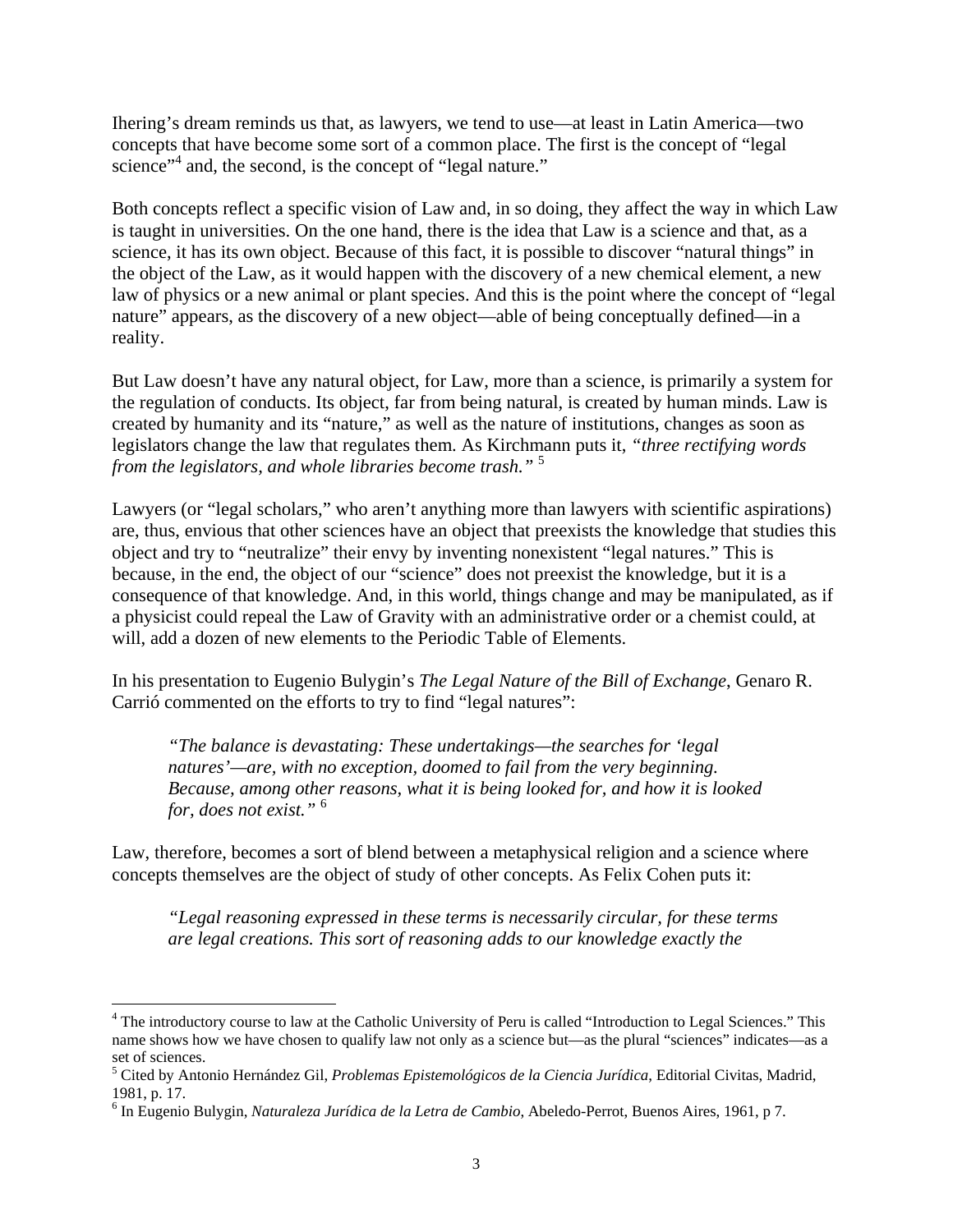*same as Molière's doctor discovery that opium makes people sleep because it contains a somniferous principle.* 

*However, the proposition that opium makes people sleep because it contains a somniferous principle is scientifically useful if 'somniferous principle' is defined physically or chemically. Otherwise, it just obstructs the access to the understanding of a false knowledge.* 

*(…)* 

*Legal concepts (…) are supernatural entities that only have a verifiable existence before the eyes of faith."* <sup>7</sup>

In this sense, legal reasoning is often a kind of supernatural and circular reasoning, for it uses concepts created to define and create other concepts. In short, we are used to include the defined element in the definition (as when we try to establish a difference between a "cofradía" and an "archicofradía" without knowing what a "cofradía" and an "archicofradía" are for), because the elements of reality are scarce (or nonexistent) in the everyday practice of legal scholars.

A clear example of this is the concept of legal act or transaction. Once, I tried to explain this concept to an American professor in order to help him understand better—or so I believed—the difficult notion of "consideration" that we just had discussed in class. The legal act or transaction is a beloved and very complex theoretical construct of Civil Law systems that endeavors to find a common conceptual ground for all cases in which the expression of will of a person creates an obligation or a legal relationship. Contracts, wills, marriage, unilateral promises, the recognition of children, adoption and, pursuant to the Civil Code, the administrative orders of the Executive and even judicial opinions, all fall under the notion of legal act or transaction. We try to find a single theory that explains everything.

When I finished my explanation, the professor told me: *"Very interesting. What is it useful for?"* After a brief discussion about the practical use of the concept, I didn't know what to answer because its only use was to make concepts more complex. Indeed, the legal act isn't even a concept, but a "supraconcept," a concept of concepts. It seeks to explain what a bunch of completely different things have in common. Its rules, instead of helping us to find practical solutions, just create more distance between the language of lawyers and the language of ordinary people. It does not create science, just metaphysics.

In spite of this, it isn't unusual for law schools in Latin America to include a course on the legal act or transaction as part of their curricula (in Peru, more than one law school offers the course). But the worst part of this story is that this course is taught in the first semesters of law school, forcing the students to understand what a legal act is without knowing what a contract or a will are. They learn the supraconcept before understanding the concept. For them, the legal act is an "archicofradía."

 $\overline{a}$ 7 Felix Cohen, *El Método Funcional en el Derecho*, Abeledo-Perrot, Buenos Aires, pp 46-48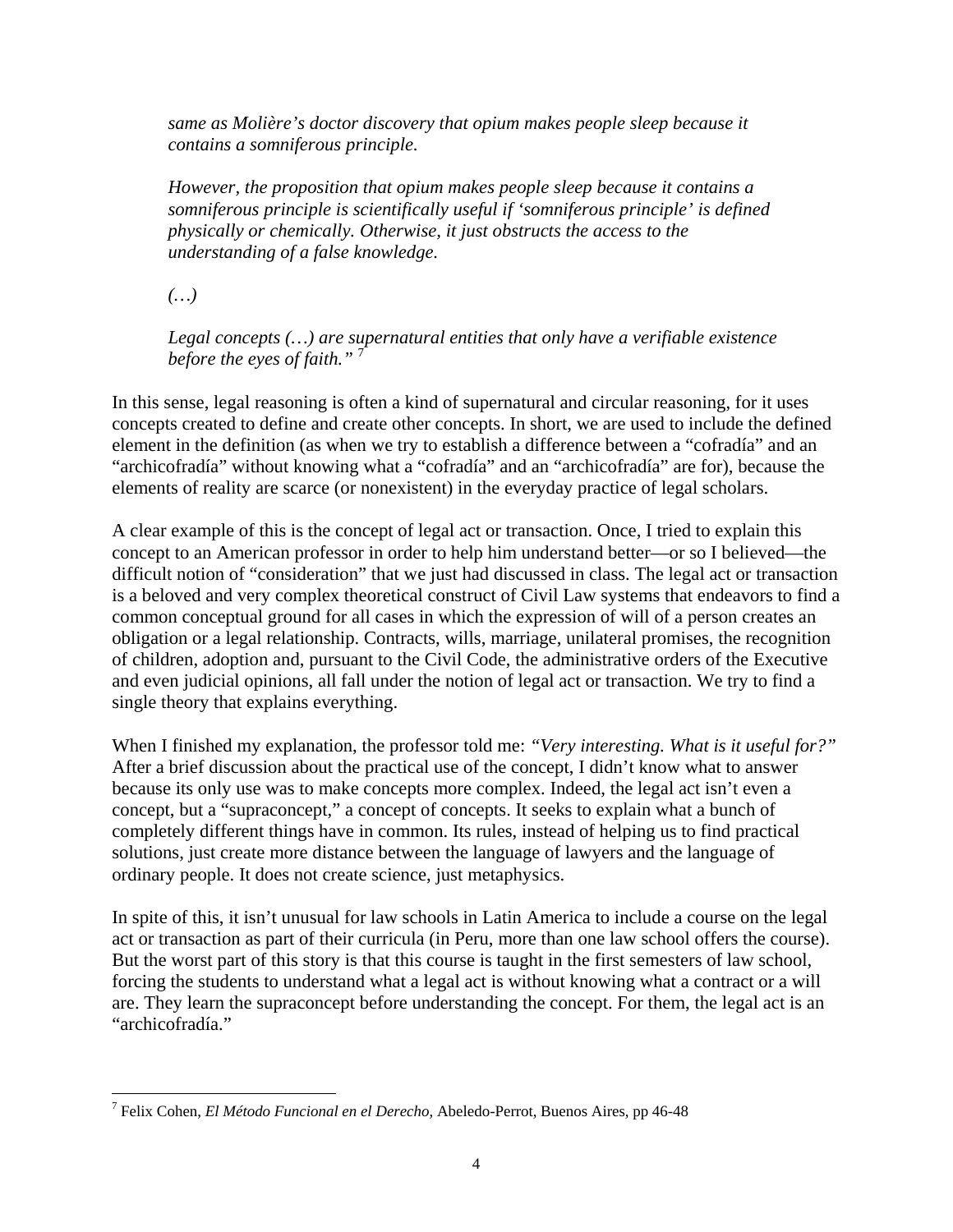This conception has an important impact on law teaching, for it privileges the skills to engage in "conceptual engineering" over the skills to solve practical problems. In this context, the best student is the one who answers the exam with the most circumvented and complex answer and not necessarily the one who finds the most practical solution.

This phenomenon results in a modality of legal education that is impractical, very abstract, and with few referents to reality. The students, in turn, although very skilled in "conceptual mathematics," seem to be far from understanding the real problems that concepts seek to regulate and understand.

This situation also explains the resistance expressed by many law schools in Latin America to interdisciplinary legal education. Indeed, fields such as Law and Economics, Legal Sociology, or Legal Anthropology usually tend to generate resistance. When they are taught, they are just offered as optional courses.

In this sense, Kantorowicz suggests an interesting mind exercise:

*"With respect to every proposition we should ask ourselves if social life would suffer any harmful consequences if the proposition were to be substituted by its opposite. Then, we should examine all the treatises, the articles, the comments, and the judicial opinions reporters in order to see how many questions of this sort are answered and how many of them are even asked."* <sup>8</sup>

Are our students systematically trained to ask themselves and, above all, to answer these questions? The answer seems to be a clear no.

#### **2.2.** *Ius Imperium* **and Coercion**

A second element of this argument is that legal education has been decisively influenced by the idea of a coercive law. Coercion, indeed, is a central element reflected in law teaching. Everything of a legal nature implies the capacity of using force in order to enforce a norm. This is perhaps the difference between legal norms and other norms such as those of an ethical, moral, or religious nature.

The presence of a state able to enforce the Law is presupposed by every legal norm. This factor, which is clear in the case of Public Law, is also applicable to Private Law, where it is clearly understood that Law without the state is not Law.

In this sense, legal education adopts a structure that is primarily geared toward confrontation and conflict. This factor leads law schools to privilege those lawyering skills aimed at "fighting." Most of the curricula of law schools in Latin America include more than a dozen courses in procedure and litigation. Moreover, first semester students are forced to take a procedure course. In contrast, courses in negotiation, settlement, and alternative dispute resolution mechanisms are seldom taught and, it they are, they are offered as optional courses the students might choose in their last semesters, when they have already absorbed a culture and a strategy of conflict.

 8 Cited by Cohen, *op. cit.*, pp 131-132.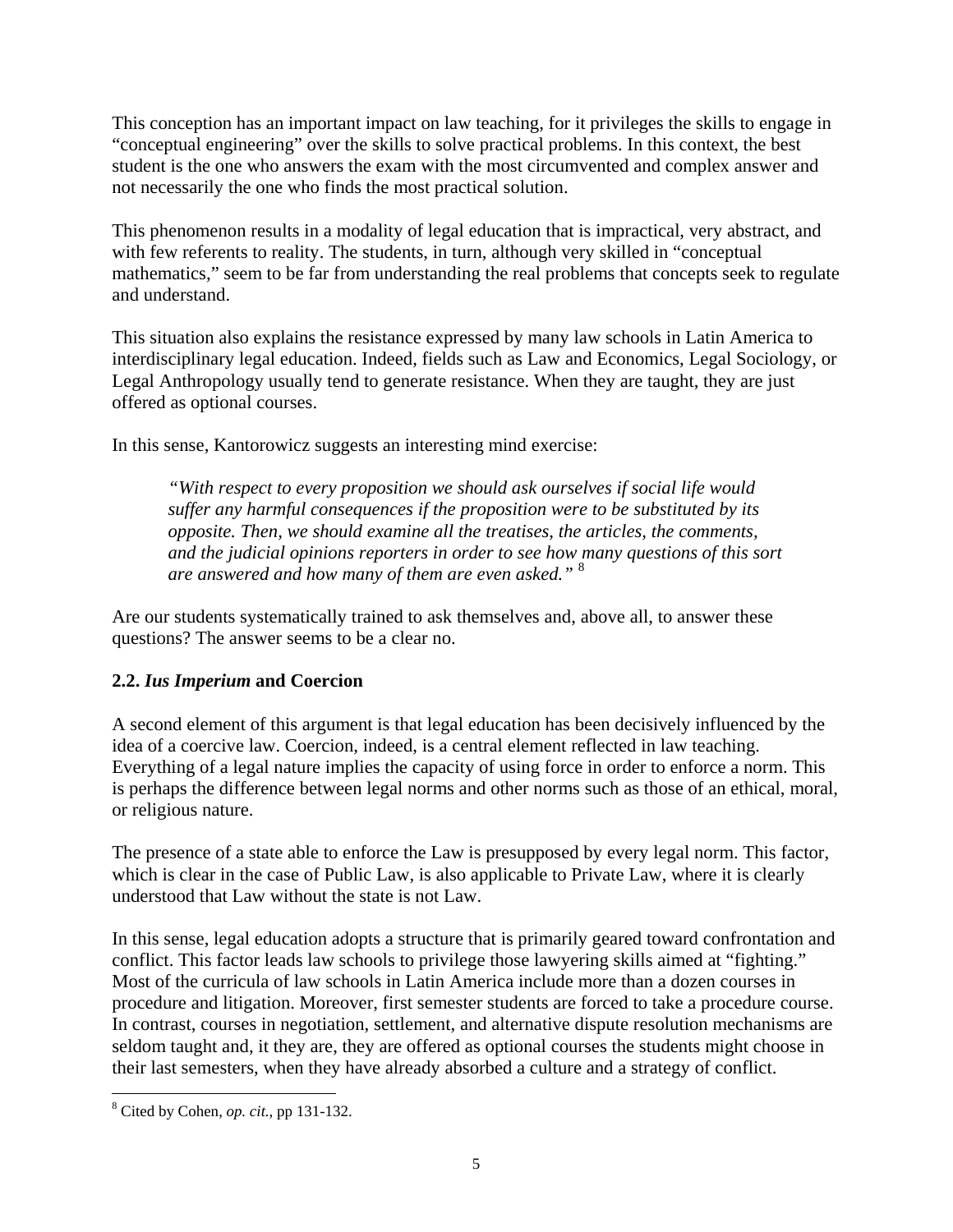The lawyer, therefore, is often trained to induce fear instead of trust, and her professional qualities are often measured with respect to her capacity to become an uncomfortable presence for the other party.

The main problem Law confronts in these days stems from the notion of border. The borders of a country define the monopoly of the state over the decision making power in a certain territory. Borders control the traffic of goods, people, and information. Under such control, and because the use of force allows it, it is possible to create a law shaped in coercive terms. This also explains why "national sovereignty" is so important in political and legal discourses and why virtually all wars originate in a territorial problem.

Additionally, it explains the conception of law as a unity. Law is one as one is the state. The establishment of alternative systems for the regulation of human conduct, such as informal groups, indigenous or peasant communities, systems of private auto-regulation and so forth, are seen as alien and, in fact, they are almost never included in the curricula of law schools. Accepting the existence of legal orders that compete between them contradicts, at a foundational level, the notion of a state that holds the monopoly over coercion and, hence, over law.

## **2.3. What Happens When the Jurisprudence of Concepts and the Coercive Vision of Law are Combined?**

The combination of extreme conceptualism and the coercive vision of law generates the kind of law that we know in our countries. Battles are fought with conceptual weapons as arbitrary and ephemeral as the norms that create—and undo—them. Every procedure and lawsuit isn't anything more than a chess game in which the pieces and the moves—which do not have any natural substrate—are known and manipulated by a golden few: lawyers. In this conceptual game, it is decided who must go to jail, who must pay to whom, who will have the custody over the children after a divorce, or who must pay taxes. Flesh and bone human beings are, therefore, subjected to this conceptual whim and the right of defense becomes a bunch of terms in Latin that nobody understands or is able to clearly explain. The fate of human beings is decided under such rules of confrontation and debate. Constitutional rights become something as malleable as clay, thereby allowing those who can pay the fees of good "conceptualists" (lawyers, in other words) to win and those who can't afford them to lose.

Insofar as the state is the one that can modify "legal natures," citizens are in brutal disadvantage to confront somebody who can change the battlefield at will. Sometimes, conceptual manipulation isn't even necessary. An act from the legislators is enough to turn into trash not only entire libraries—as Kirchmann said—but also the rights of citizens.

This has an evident impact on legal education. Lawyers are trained to be conceptual fencers, but, because the concepts they use don't have a referent in reality, these concepts become arbitrary and unpredictable weapons and rules of the game. Legal education isn't only influenced by this conception of Law, but it fosters it in classrooms, it accepts it, and prizes it according to those criteria of evaluation used to grade students.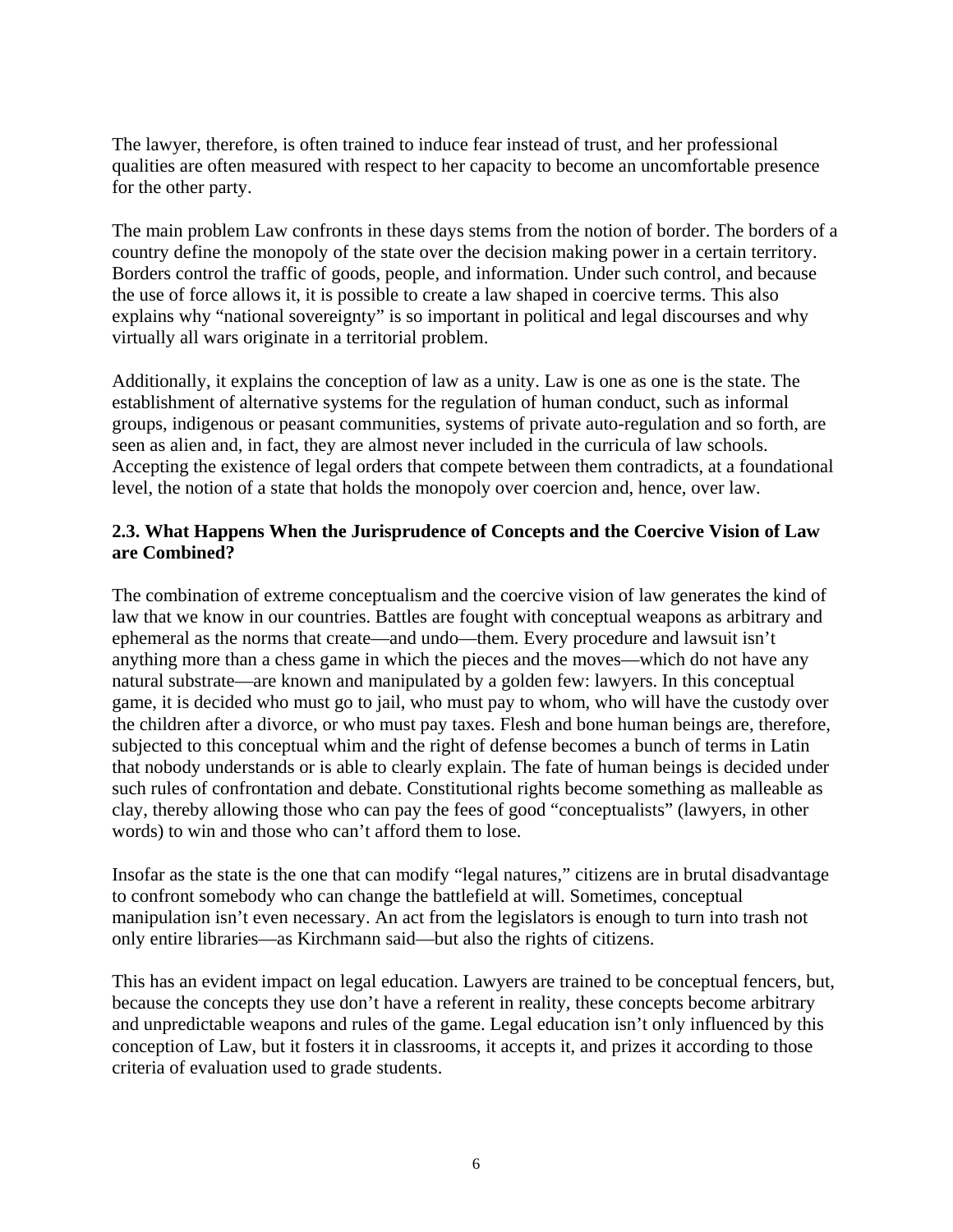The "cofradía" and "archicofradía" anecdote with which we began this essay is a good example of this phenomenon, for it shows how concepts may be arbitrarily used. The question game used by the examiner—who probably lost his patience when the student wasn't able to answer the questions—shows the capacity to use concepts and supraconcepts to ask questions with impossible answers.

In any case, this phenomenon has an evident impact on legal education and it pervades our law schools.

# **3. The Change**

Many things have changed lately. Law and legal education have been deeply influenced by these changes.

In the first place, globalization has brought an increasing interaction that forces us to establish ties not only with people from other places, but also with people from other fields of knowledge. Conceptualism makes this interaction difficult, for reality sometimes clashes with "legal natures." It is difficult to understand telecommunications law without being acquainted with the technology it involves. It is impossible to be a counsel for big financial operations without understanding finances. An antitrust or an economic regulation lawyer is out of place if she doesn't have a working knowledge of economics. And this also applies to more traditional areas of the law such as civil, criminal, or administrative law. In order to interact it is necessary to bring the law back to reality. And it isn't enough that we bring law to an inch from reality, it is necessary that law touches the worldly mud and gets dirty from it.

In spite of this, interdisciplinary education in our law schools is in short supply and isn't necessarily of good quality. Courses in other disciplines are taught without adjusting the curricula to the needs of a lawyer. And this is when we get flooded by Molière's doctor-like definitions.

Highly abstract languages tend to encumber communication and globalization implies the capacity to communicate between us. The Jurisprudence of Concepts makes conversation difficult, because it adds different and even contradictory meanings to already difficult words.

In addition, economic traffic and the rapidity brought by the media to social relations make conceptualism ill-suited and too slow to explain and, above all, to solve, many problems. Traffic can't wait for the lawyer to find the legal nature of things. The lawyer, therefore, more than an alchemist must be a practical individual with an answer to concrete questions. This conception is bolstered by positivism, which formalizes the concept and, at least in theory, makes it resistant to time. According to Fernando de Trazegnies:

*"Law tries to capture time by inserting it in a formal order that establishes the criteria of periodicities. It denies time its role as the pattern of rhythms and measures and tries to force it to be ruled by the routines and sequences of the legal order. From a radical positivist perspective, every norm even intends to paralyze time, which is equivalent to its elimination, for time isn't anything other*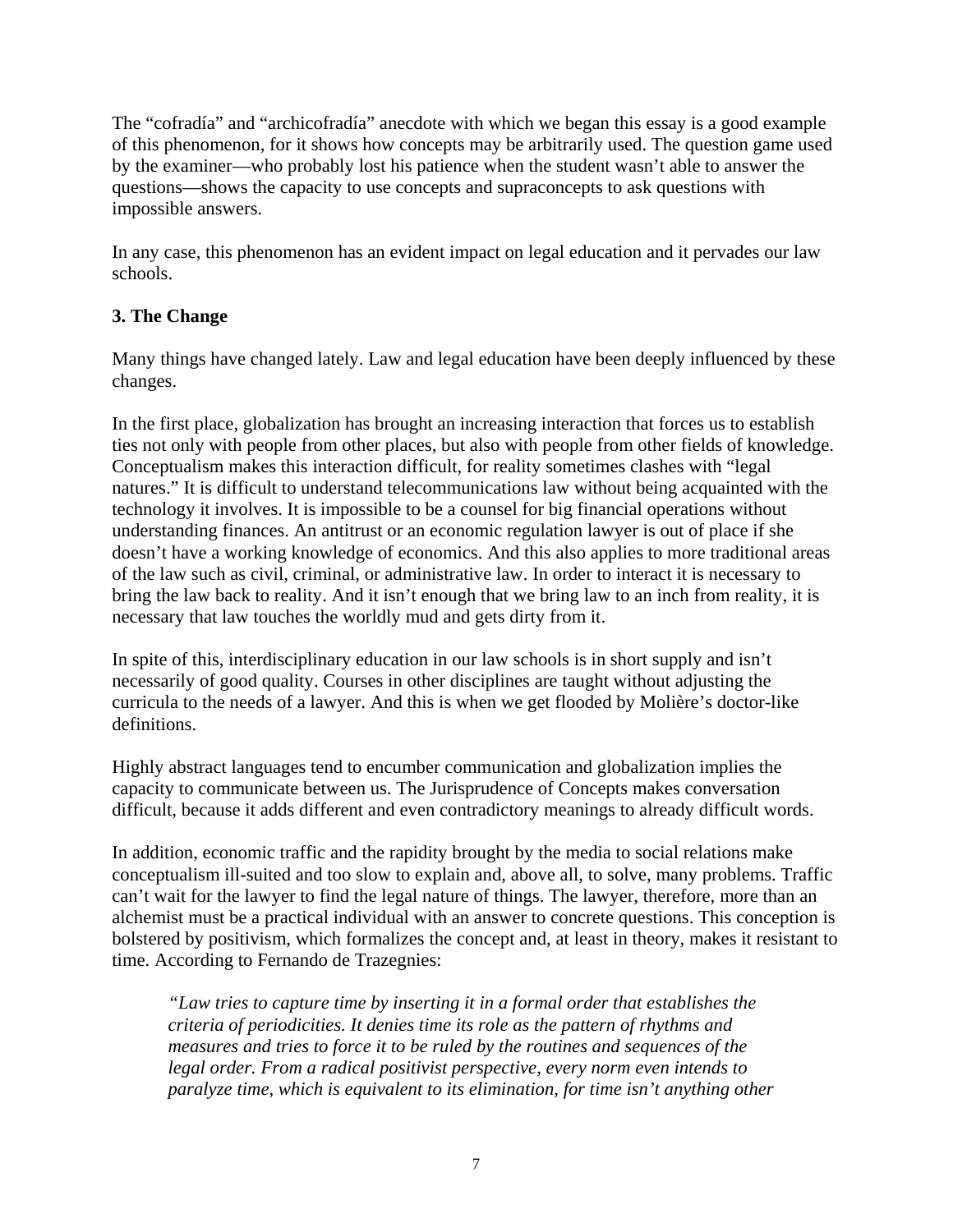*than movement, change. The period during which law is in force is seen as a box, placed between the enactment and the repeal, inside of which nothing happens, there is no time. Positivism wants the norm to be immutable during all its period of validity. The history of law—or, at least, the positivist ideology of legal history—has a cataclysmic character: it isn't constituted by a gradual evolution in which things modify their color little by little, but it only manifests through the big convulsions of the birth (the enactment) and the death (the repeal) of the norm. This is why, from a positivist perspective, it is possible to say that every norm is a moment with the vocation of eternity or a provisional eternity.*"<sup>9</sup>

If we extrapolate the main idea of this citation to our argument, it is possible to say that conceptualism sees legal natures as timeless, for the norms that ultimately define these "natures" are also timeless. Law and concepts are affected by time, especially when time purports to set their rhythms. And when these rhythms are implacable and dynamic, as they are in the modern world, the capacity of a "conceptualist" lawyer to give answers is also affected. Educating lawyers with such a profile makes them less capable of reacting to the challenges of the modern world.

In a similar vein, flexible answers are also required. This is a world defined, at the same time, by uniformity and diversity. Change, as well as stability, is a sign of our times. The situations that may arise are infinite and all problems may not be solved with a single answer. In Carrió's words:

*"When legal scholars ask themselves about the legal nature of any institution, I think they are pursuing an impossible task: a single justification for the solution of all cases that clearly and precisely fall under a certain set of rules. In other words, they hope to find the ultimate criterion of justification that is applicable both to typical and atypical cases. Of course, such a thing does not exist."* <sup>10</sup>

Extreme conceptualism forces lawyers to answer problems according to nonexistent legal natures that, however, condition the answers to these problems. This distances the lawyer from the possibility of using two different concepts to solve two similar problems. It also explains the puzzlement of laypeople with the stubbornness of a lawyer who refuses to include a clause in a contract because it "denaturalizes its legal nature." This answer is just a defense of a conceptual purism that turns upside down the Platonic allegory of the cave and presents reality as imperfect and concepts as perfect.

Extreme conceptualism, therefore, turns the lawyer into an impractical being in a world that demands practicality.

But the issue is not limited to the crisis of an absurd conceptualism in front of the demands of the real world. The notion of coercion has also been undergoing huge modifications. Above in this

 $\overline{a}$ 

<sup>9</sup> Fernando Trazegnies, "El Derecho Civil Ante la Post-Modernidad," in *Derecho*, No. 42, December 1991, Pontificia Universidad Católica del Perú,. pp. 287-288.

<sup>10</sup> In Bulygin, *op. cit.*, pp. 7-8.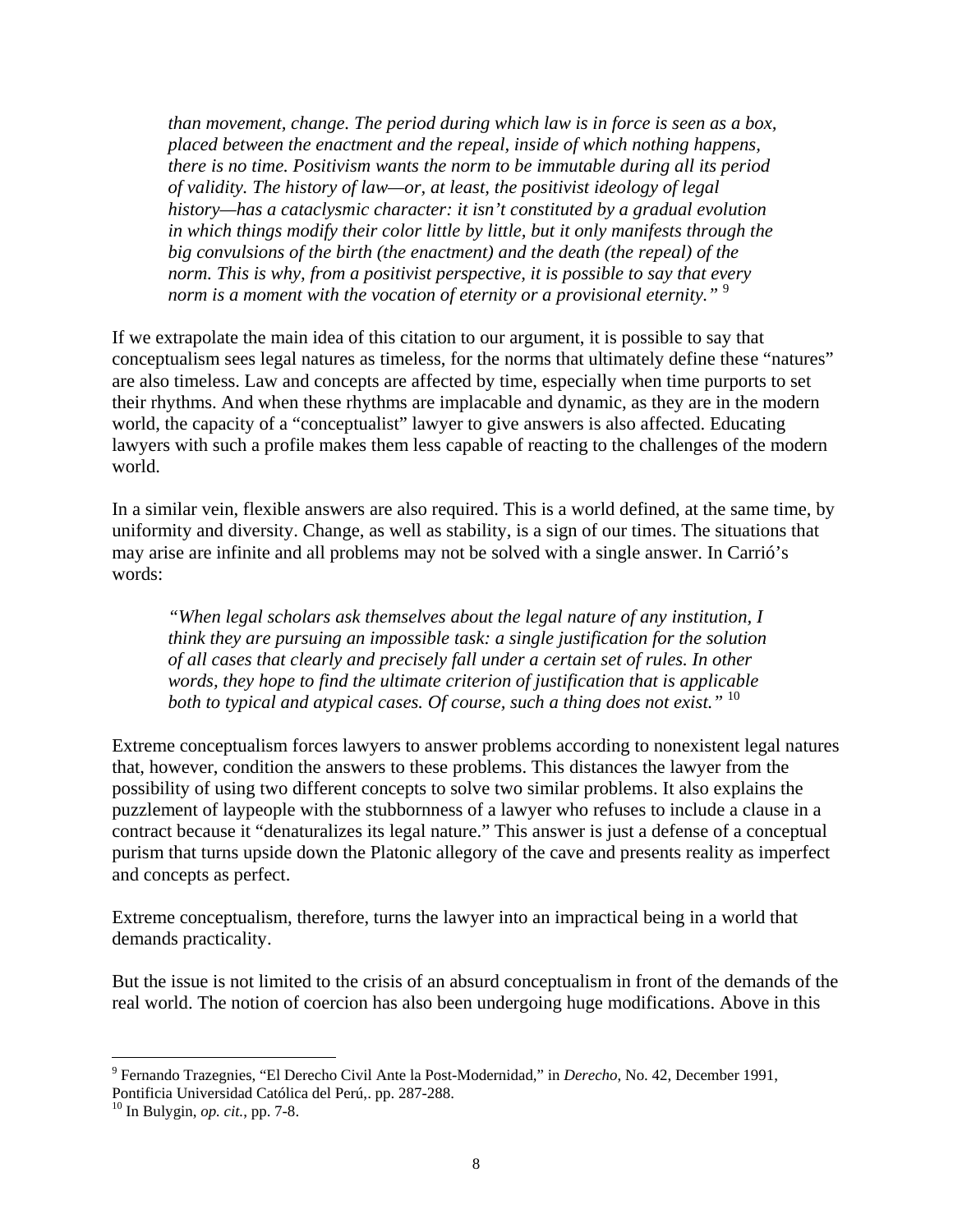essay, we explained that the foundation of state coercion lies in the concept of border. But technology is making disappear this concept, as we know it.

Technology has important impacts on power. The most important of these impacts has been putting sophistication and capabilities in the hands of everyone. From the unaffordable 500 dollars Texas Instruments' calculators of 25 years ago with screens that showed little green numbers, we have switched to more sophisticated calculators with liquid crystal screens that only cost 5 dollars. Today, a calculator is affordable to everyone and, by this means, so is the power to do secure and accurate mathematical operations. On the other hand, the lowering cost of computers is also an example of this trend. To be sure, we now have more sophisticated computers at lower prices.

Computers and information science have given to the ordinary citizen a great power over the state. Public authorities fail to control the traffic of people and goods across its borders by trying to control information. In the Internet, information has no borders, travels freely, and is highly affordable (in Peru, you can surf the web for an hour for just one dollar).

Until a few years ago, it was possible for a dictator to control information and tell us that we lived in wonderland. Today, this isn't possible anymore, for truth is at everyone's reach at a very low cost.

Cable and satellite television have achieved a similar effect. Today, we have access to hundreds of television channels with no real censoring power from the state. To be sure, it is virtually impossible to control Brazilian or Chinese publicity that doesn't conform to Peruvian advertisement law.

The coercive capacity of the state has, thus, become weaker and weaker. Exchange means trust and, therefore, part of the role of lawyers is to generate trust in these exchanges. Supposedly, this trust is brought about by the system of coercion. When a lawyer advises a client, she seeks to make sure that the goals of the client are met by designing formulas that allow him to benefit from the coercive system of the state. This happens, for example, with contracts. When designing and drafting a contract, lawyers will include mechanisms of enforcement that reflect their knowledge that courts may be used to enforce the contract. In this sense, a great deal of the trust produced by lawyers stems from their knowledge to use a system of enforcement where the state plays the role of an impartial umpire.

But when the coercive capacity of the state begins to dissolve in the midst of uncontrolled transactions across borders, lawyers lose their capacity to generate trust; at least in the way trust has generally been understood.

The Internet and electronic commerce are the clearest example of this trend. People enter into contracts through the Internet knowing that it would be difficult that an impartial umpire enforces these agreements. In the Internet, the mechanisms that generate trust are of another sort: prestigious domain names, the signs of prestige and honesty, the signature certification mechanisms, and other systems designed by non-traditional and imaginative lawyers (freed from legal natures).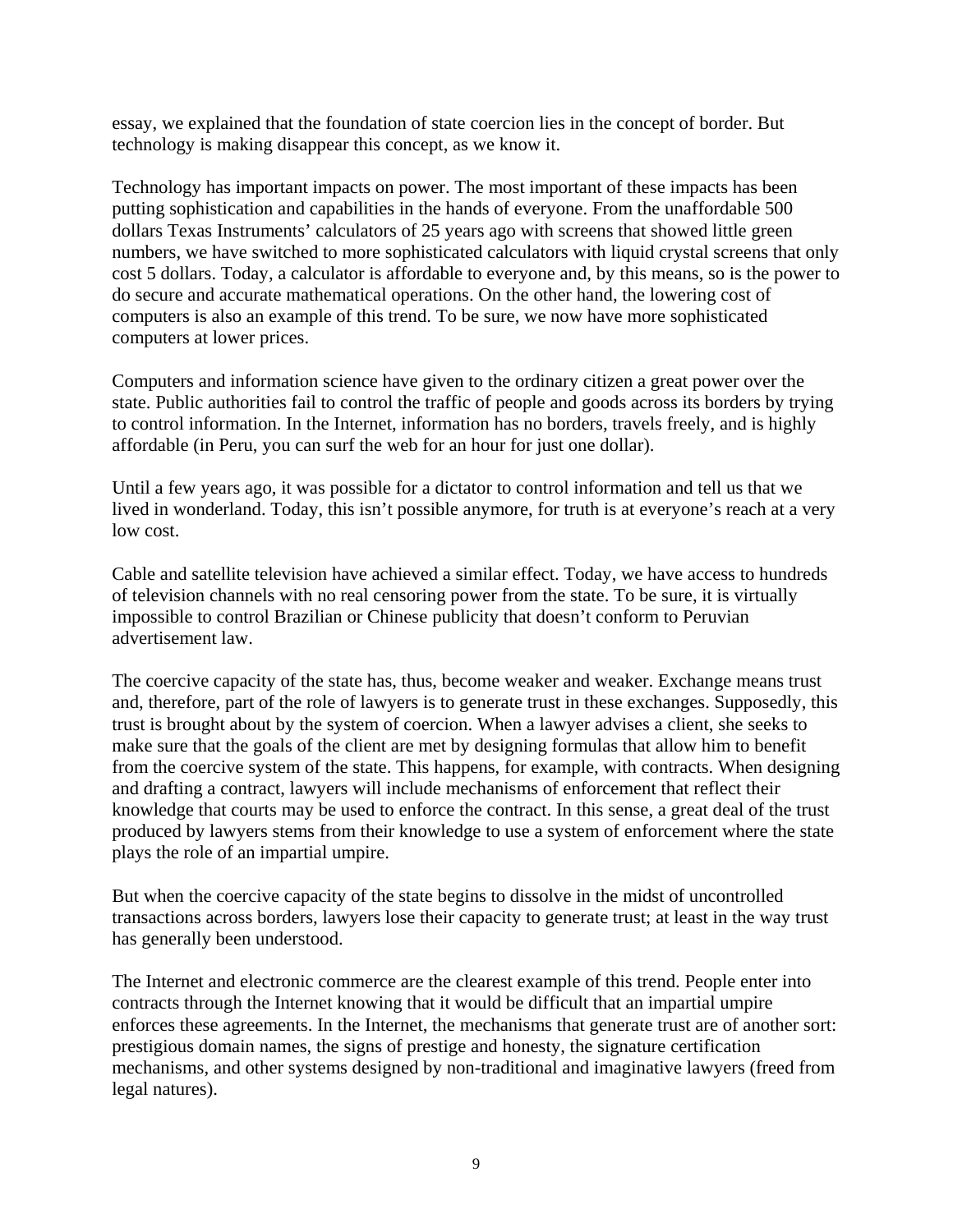This isn't new. When credit cards first appeared, a similar phenomenon developed. A business in China doesn't accept a credit card issued by a Peruvian bank because it knows or has evaluated the cardholder or because it has an idea of the capacity of Peruvian courts to enforce the cardholder's obligations. The Chinese business grants the credit because it believes in the Visa logo and the dove's hologram.

If a conflict arises, it isn't solved by a state system. The web created between issuing banks and business people who accept credit cards generates a sort of trust that doesn't depend on the state's system of coercion, but on the Visa Arbitration Council that, via fax and in few days, solves any conflict at a low cost. Trust is, therefore, generated by a system designed with creativity and not by any state monopoly.<sup>11</sup> It would be possible to ask us if the education provided by law schools is useful to design similar systems.

In this context, confrontational legal education, based on the idea of a lawyer able to use the coercive capacity of the state in one sense or the other, undergoes a crisis because its foundation has weakened. The reduction of the capacity of the state to do many things is more a practical than an ideological issue and this fact affects the way we think about lawyers and what we look for in them.

#### **4. What Has Traditional Legal Education to Offer vis-à-vis this Perspective? The Descent Into the Swamp**

In order to be able to address traditional legal education, it is necessary to first take issue with two factors that have a decisive influence on its structure. The first factor is the conception of law and, the second, is the role lawyers play in society.

As we explained above in this essay, the more traditional conception of law (and by traditional we don't mean positivism) sees it as a set of general norms enacted by the state in order to be followed by every citizen. In turn, legal education must exclusively concentrate on the study of these norms.<sup>12</sup>

Similarly, it has been traditionally thought that lawyers should only play a role in solving conflicts. They are some kind of superheroes with unique "supernatural powers" and with a knowledge directly aimed at helping the bewildered to solve their problems. These powers are the capacity to move in the "unknown dimension" of concepts and to use the coercive power of the state to carry out the goals of the clients.

These conceptions are so rooted in the idiosyncrasy of society and, especially, in the minds of lawyers, that it is not surprising that legal education is tightly related to them.<sup>13</sup>

 $\overline{a}$ 

<sup>&</sup>lt;sup>11</sup> For further details, see Robert Cooter & Thomas Ulen, *Derecho y Economía*, México, Fondo de Cultura Económica. 1998, p. 515.

<sup>12</sup> Owen Fiss, "El Derecho según Yale," in Martín Bohmer (ed*.), La Enseñanza del Derecho y el Ejercicio de la Abogacía*, Barcelona, Gedisa, 1999, p. 15.<br><sup>13</sup> Caroline Maughan y Julian Webb, *Lawyering Skills and the Legal Process*, Butterworths, London, 1995, p.1.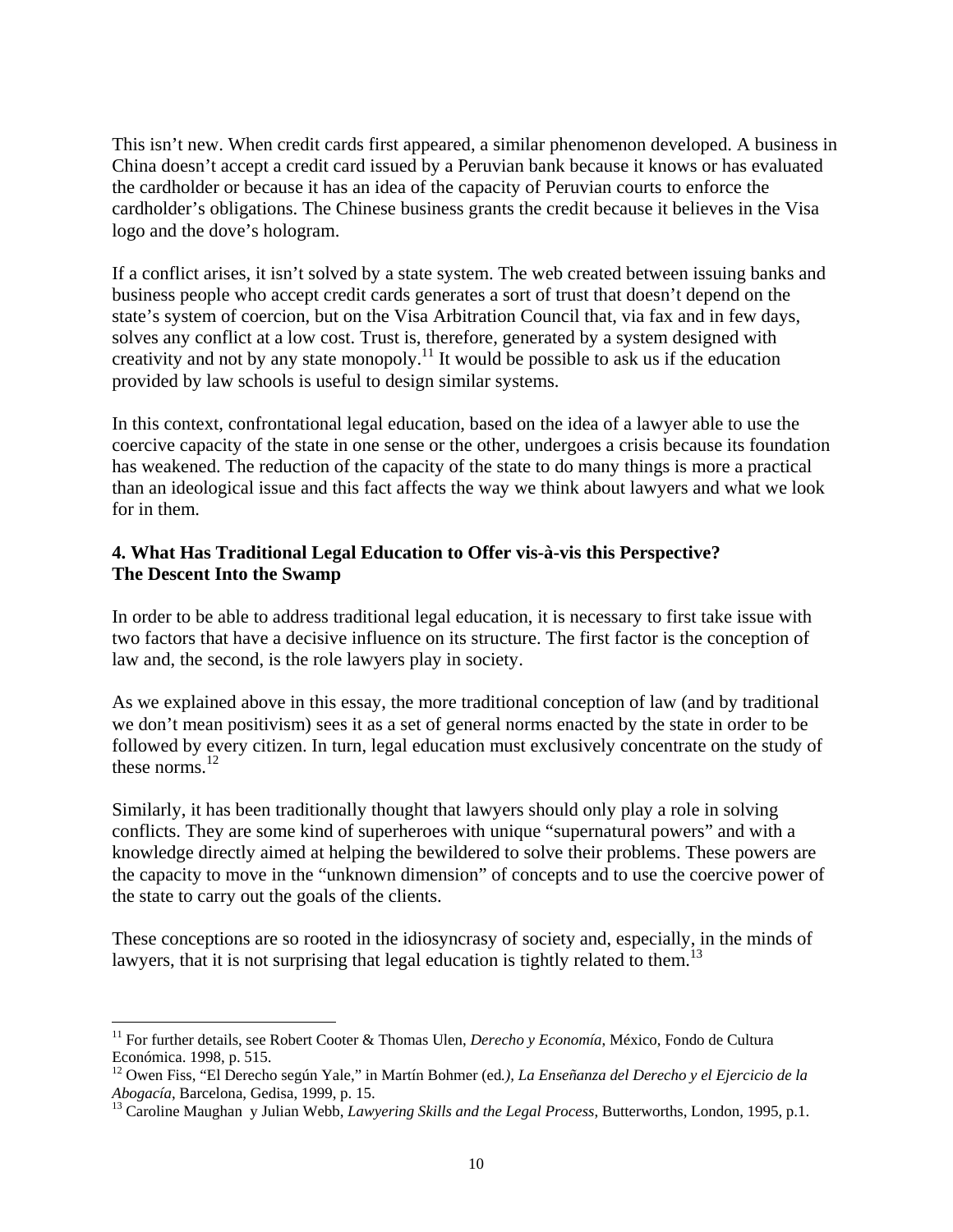

The cartoon shows how law schools with traditional legal education see lawyers who have just graduated. Legal education and knowledge are highly abstract and when law students graduate they have to descent into a swamp for which they have not been prepared. This phenomenon becomes more acute when we assume that conceptualism has been isolating reality (the "swamp") from what is taught in the classroom. This is simply because reality has changed and legal education hasn't, at least at the same pace.

Legal education is very strong in teaching black letter law and its interpretations by legal scholars. This is consistent with the idea of a "jurisprudence of concepts." Knowledge is power and the student will have to absorb all the knowledge he or she can get from every law teacher during the short period of law school.

It should be clear, however, that the role of the teacher—and of education, generally speaking is informative and formative. It is informative because it provides information to the student. It is formative because it provides competencies and capacities. The conceptualist vision privileges the informative side of legal education and focuses the formative side on the development (not even very well) of a confrontational capacity based on the use of concepts.

The methodology used in this type of legal education is basically expositive. The teacher comes to the classroom and "spills" all her wisdom over avid-for-knowledge students. The student never knows how the teacher got that wisdom and if there are other teachers with opposing views on the matter. On many occasions, students only understand the concepts after many years of practicing law. In this sense, law schools teach students to know rather than teaching them to learn.

Another important issue is that law teachers—especially in Latin America—have limited themselves to see problems exclusively from the standpoint of a deductive form of reasoning. This vision is consistent with the notion of law as the paradise of concepts envisioned by Ihering where the solutions to all legal problems may be found. Trying to find out the appropriate "legal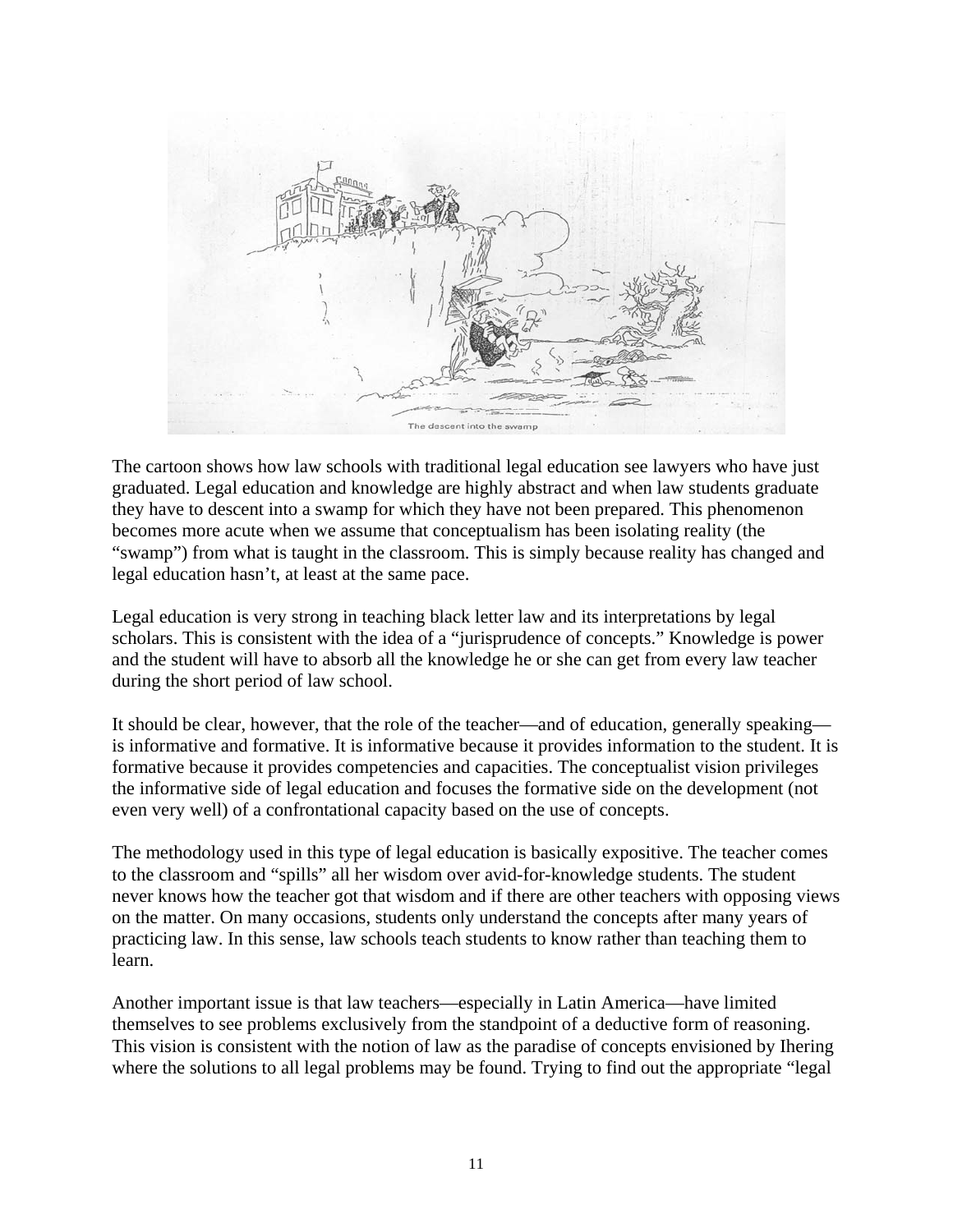nature," rather than trying to find out a new solution for a problem, is the way in which almost every legal conflict is solved. The lawyer, more than a creator, is a discoverer of concepts.

This is also consistent with the vision of law as a unity; that is to say, as the existence of one and only law. There is not much to create, for law is already condensed in the legal natures that constitute it. This vision radically contradicts the idea of several legal systems competing between them to gain legitimacy and the capacity of lawyers to create different legal systems. Legal education often eliminates the concept of diversity from the minds of lawyers.

What is it going to happen when a lawyer of this kind faces a situation that is off routine? The consequence will be her incapacity to act in the face of a situation for which she doesn't have a norm or a concept specifically suited to deal with that situation. She will be unable to conceptualize in a different way and try to find concepts in an instrumental rather than in an axiological sense. Her legal education will make difficult for her to find her own ideas to find a solution.

As we explained above in this essay, this vision sees the lawyer as a "superhero" who gets her powers from the capacity to deal with concepts and to use the coercive power of the state. But reality makes this vision inappropriate when concepts begin to fail to provide the solutions for all problems. And the power of the state, upon which this vision is based and that enforces its acts, becomes weaker. Lawyers' training is therefore based on powers and capacities that, without being completely useless, don't allow them to face many of the problems posed by the modern world.

#### **5. What Should Legal Education Offer?**

We have explained how the traditional conception of law forces legal education to develop a form of knowledge based on concepts. In turn, this type of legal education implies that once law students graduate, they find that the practice of law is not the paradise they imagined but a swamp they didn't know it existed. They become aware that there is a divorce between what they were taught in law school and the practice of law.

If instead of seeing law as a set of norms enacted by the state we see it as a set of norms created both by the state and individuals, the traditional vision of law should change. According to this new vision, law should be understood not as a unity but as a diversity of systems. In this sense, the system backed up by the coercive power of the state would just be one among other systems.

The role of lawyers is to generate trust. Trust, however, is not generated by state norms, but by the capacity of lawyers to come up with solutions able of substituting even the incapacity of the state to act.

We should look for a form of law that allows us to live in harmony. This means that we should seek to prevent conflicts in addition to solving them. In this sense, legal education should be focused from a holistic perspective that sees law from three dimensions: the knowledge, the practice, and the personal perspective.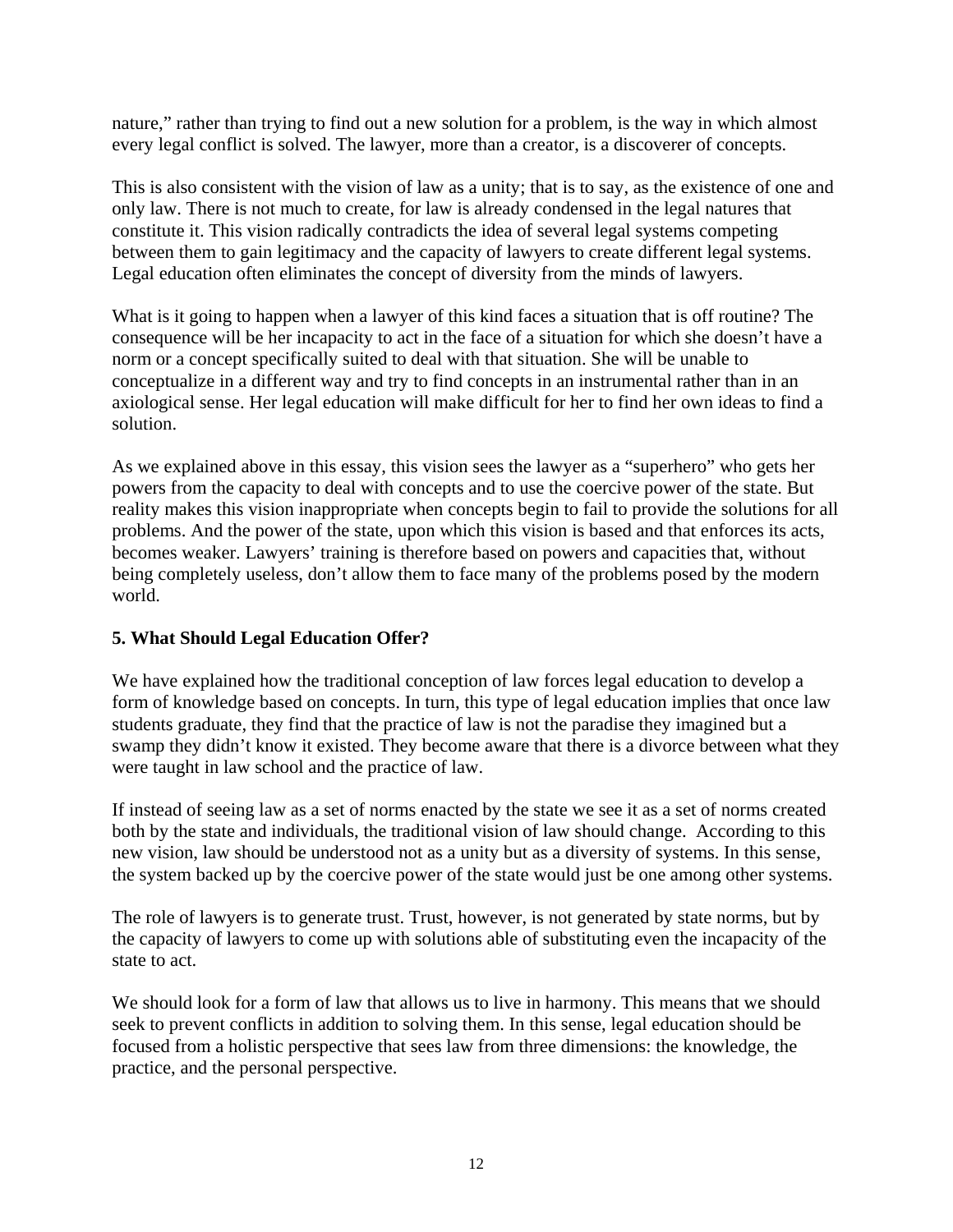This new vision of legal education doesn't trust anymore that students will learn the practical dimension after leaving law school. Now, students will have to solve cases allowing them to experience the real world. Although reality will never be exactly replicated, these cases will narrow the gap existing between legal education and reality. In addition, this new version of legal education will not exclusively teach concepts leading to an incomplete understanding of problems, but will also develop a personal dimension that takes into account the idiosyncrasy, the culture, the interests, and the attitudes of all parties involved.

Lawyers must stop trying to be "superheroes," because their "superpowers" are less and less reliable. On the contrary, they must assume the task of providing a service to their clients and society through legal counseling or the defense of their interests. In addition, they must also try to make sure that norms—both state and private—really promote social harmony.

#### **6. Competency-Based Education**

 $\overline{a}$ 

Legal education mustn't be limited to teach concepts to lawyers, but it also needs to train them in competencies.

What is a competency? It is simply a sum of acquired knowledge and skills. This, added to the right attitude, will bring about the performance we are looking for.<sup>14</sup>

This is just another way of framing the holistic approach we were referring to in the previous section of the essay.

What is this all about? It is about learning to live in the swamp, a swamp that is very different to the world of concepts taught in the classroom. It is about providing the students with an education that enable them to create strategies allowing them to survive in the swamp, to foresee and confront in the best possible way the problems that may arise. It is also about understanding that concepts have an instrumental value and that the weapons that should be used are not limited to the ability of calling on the coercive power of the state for protection.

What are the reasons that support a competency-based education? It is basically an economic and a personal development reason. To be sure, globalization and the revolution in technology have transformed the structure of companies. This structure has become more flat because the notion of job has been replaced by the notion of field of occupation. People now need to keep themselves employable; that is to say, to have the possibility of finding a job and keep it until they find a new job allowing them to develop new competencies. In other words, we should replace a static vision of education (as a stock of knowledge) with a dynamic vision (as a flow of competencies).

The International Labour Organization has prepared a Manual—aimed at guiding employers around the world—that deals with the issue of labor competencies and competency-based education.

<sup>14</sup> Donald Clark, *Introduction to Competencies*, http:/www.nwlink.com/donclark/hrd/case/compet1.html, September 1999.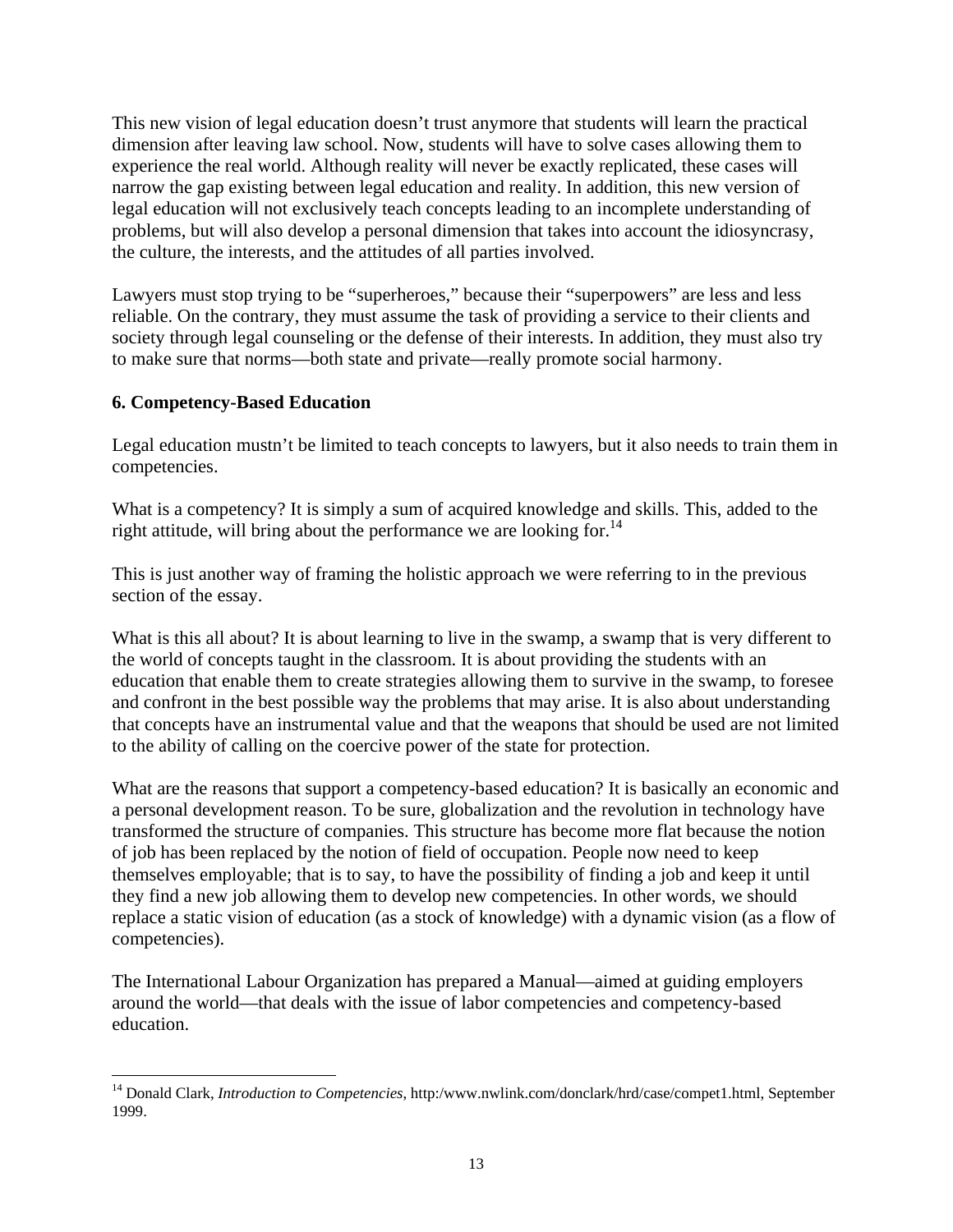There are three basic models of competency-based education:<sup>15</sup>

## **a. Behavioral Model**

This model focuses on a specific task to be developed by a person. It ignores the connection between the different tasks, knowledges, and attitudes that are developed by the company. Insofar as the performance required from the employee is the bare minimum, this model is deemed to be too simplistic and lacks any motivation.

An example of this model is the employee of a bottling factory who puts the caps on the bottles. This task just requires the employee to put the caps, without requiring from her any special knowledge or devotion to her work, let alone any interest in knowing how her work contributes to the company. Work, therefore, becomes simple and boring.

#### **b. Functional Model**

This model analyzes the role of the person as a worker. It seeks to pinpoint those elements that will bring about a higher performance; that is to say, which are the tasks in which the employee needs to prove her performance capacity.

Under this model, the employee at the bottling factory not only puts the caps on the bottles, but, additionally, she knows that the content of the bottles is a soft drink and puts the caps so that the gas doesn't leak out of the bottle. The employee is not anymore an automat who can easily be replaced by a machine.

# **c. Constructivist Model**

According to this model, every person develops her own learning process and constructs her own capacities. The employee becomes involved in the analysis and solution of the problems she and/or the company confronts. This guarantees a continuous learning process.

Under this model, the employee in charge of putting the caps on the bottles not only knows what is their content, but she is also acquainted with the details of the whole bottling process and uses her own knowledge to find new information or technology that would bring more efficiency to the process. In this case, there is an added value for the employee and the company.

The constructivist model is widely accepted because it guarantees continuous training and allows the person to decide what competencies she wants to develop so she can keep herself employable. In addition, in this model everyone is involved in the education process, the learning process never ends, and, more importantly, the student knows from the very beginning of her studies what she will be able to do after she graduates.

This model is consistent with breaking the idea of a conceptual "paradise" where everything is established beforehand. Additionally, it implies the development of the capacity to find solutions

 $\overline{a}$ 15 Sandra Kerka, *Competency-Based Education and Training*, Office of Educational Research and Improvement, U.S. Department of Education, http:/www.ericacve.org/docs/cbetmr.htm.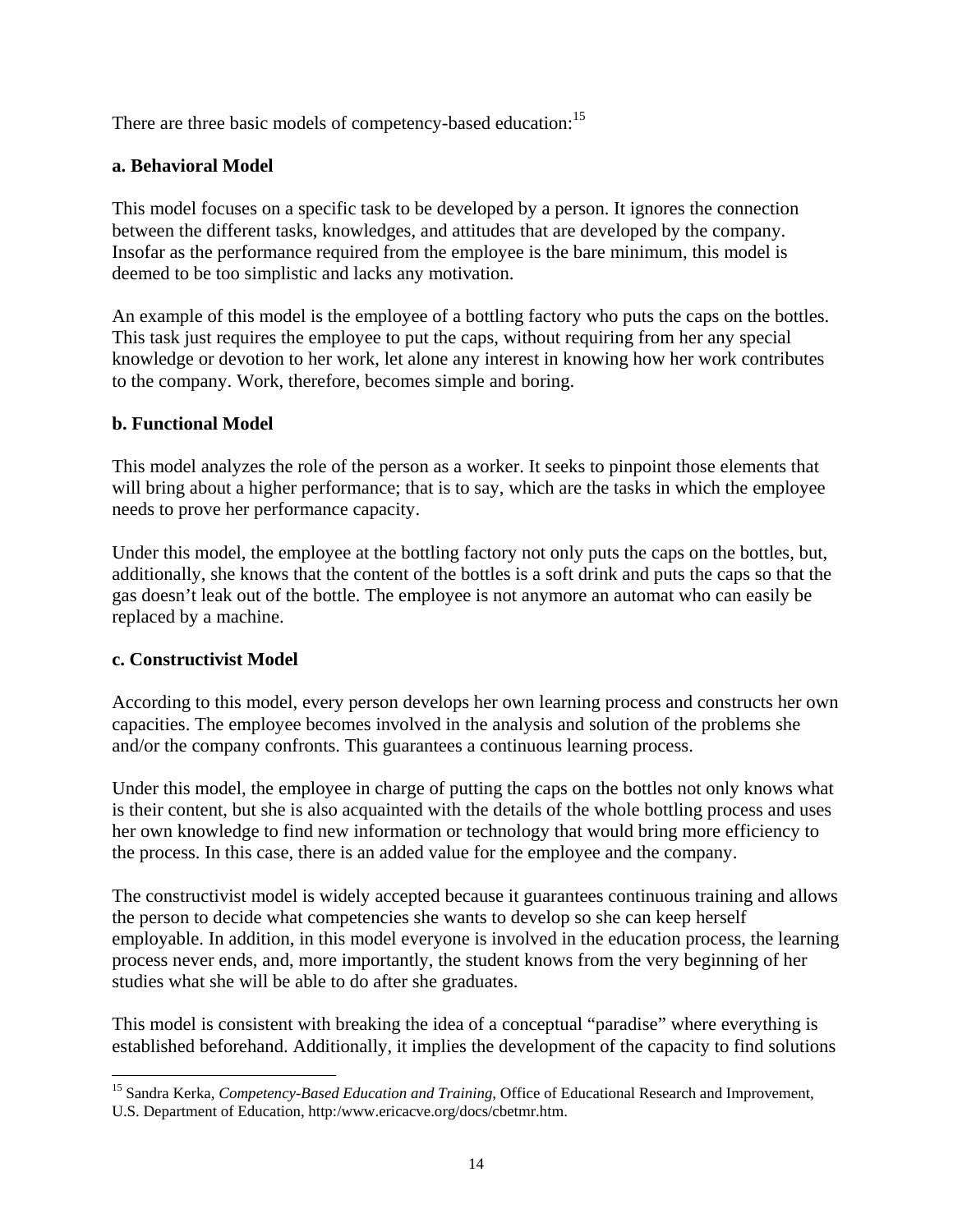when the coercive power of the state doesn't work. A lawyer trained under this model is not anymore an automat who just applies conceptual tools, for her knowledge goes beyond knowing and understanding how legal reasoning works. The lawyer is now capable of creating new processes through the combination of existing tools and the tools she herself develops.

How would it be possible to include this model in law school curricula? Basically through defining the professional profile we want to achieve; that is to say, through establishing what the student will be able to do after she graduates. For example, it will be necessary to establish that students should be able to work in companies where the communication with professionals of other disciplines is a need. It will also be necessary to divide the curriculum in professional topics that are related to the type of professional profile a law school wants to achieve. For example, tax law should be separated from civil and criminal law and it should be established if this area of the law contributes to achieving the professional profile sought by a law school.

The challenges to be confronted by this endeavor are:

- It will be necessary to know the state of the labor market at every moment, so the education offer may be adjusted to the existing demand. In other words, it will be necessary to design legal education in function of the "swamp" and not the paradise of concepts.
- It will be necessary to improve the relevance of what is taught; that is to say, it will be required to teach a knowledge that is useful to solve concrete problems.
- It will be necessary to teach law not as an isolated discipline, but as a field that interacts with other fields of knowledge.
- It will be necessary to foster the autonomy of students, so they don't become dependent from teachers. Students should develop their own views, which might even oppose those of their teachers.
- The teacher should be a facilitator and not of a mere lecturer. She should teach to learn rather than teaching specific knowledge.

An interdisciplinary education and the development of legal skills are, however, two crucial aspects of the successful inclusion of the competency-based model into legal education.

# • **Interdisciplinary Education**

Insofar as the modern world requires lawyers with a broader and more interdisciplinary knowledge, law schools will be forced to include in their curricula scientific and technical topics. This is the case, for example, of the economic analysis of law, finance, accounting, modern techniques of business management, information technology, and so forth.<sup>16</sup>

In fact, law schools in the United States have been including this type of courses in their curricula for many decades.

 $\overline{a}$ <sup>16</sup> Avron Sherr, *Legal Education, Legal Competence and Little Bo Peep*, Wolf Chair Inaugural lecture, Institute of Advanced Legal Studies, University of London, 2001.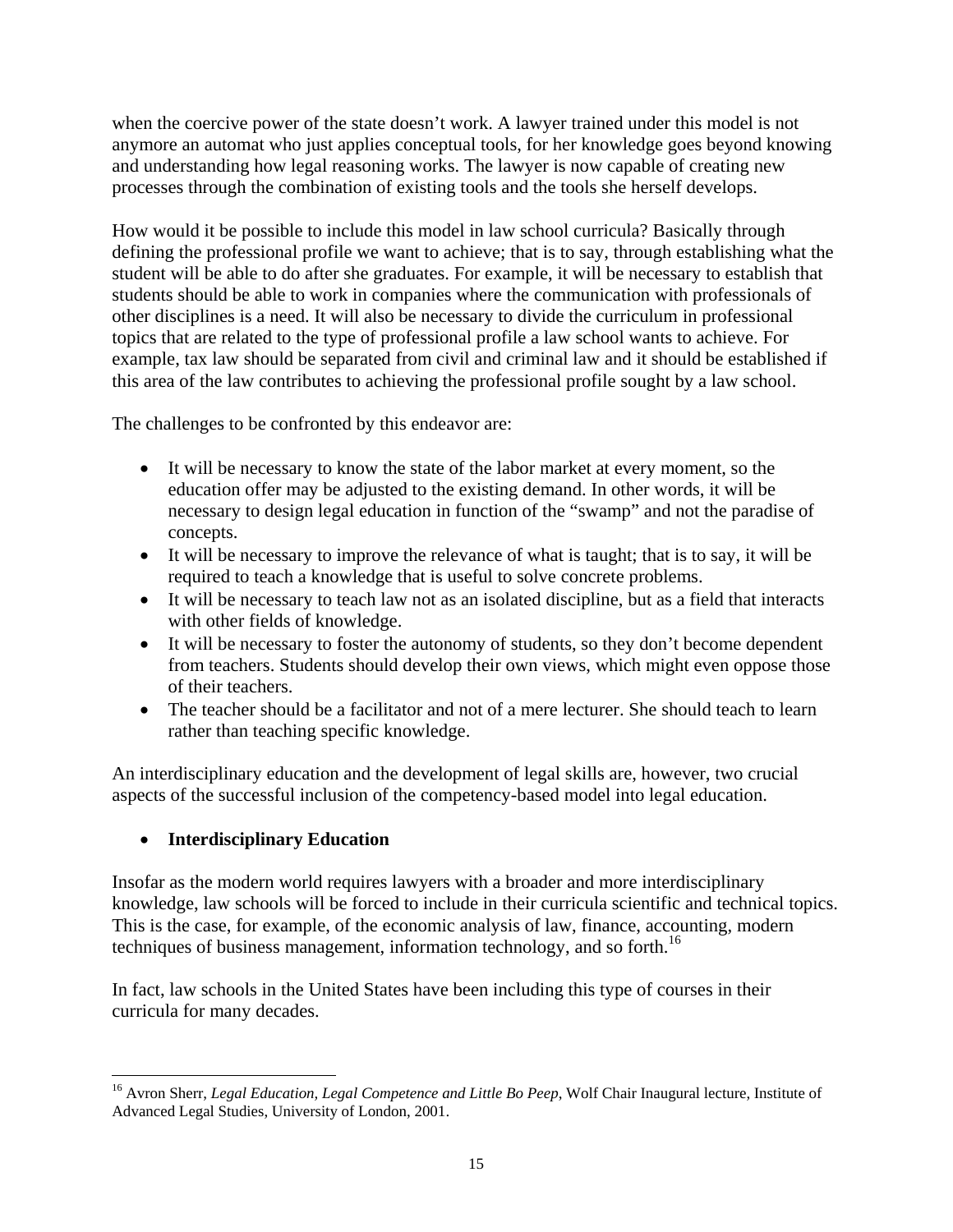Legal practice has changed to such extent that, today, it has lost some of its professional character. A lawyer needs to have some notion of competition in order to be able to take business decisions, to finance her law firm, to define the cost/benefit of initiating a lawsuit or a settlement, among others. The new vision of law will provide the lawyer with the capacity to serve her clients in an understandable and reliable way, in a world where mere legal knowledge is not enough to be realistic.

# • Legal  $\text{Skills}^{17}$

Legal education is moving toward the development of legal skills such as research, writing, interviewing, defense, and negotiation. The development of these skills requires that students be presented with almost real situations through which they learn by doing and not by listening.<sup>18</sup>

## Research

Legal research and reasoning are the foundation of a lawyer's work. Both the satisfaction of the clients with a lawyer's work and the quality of this work depend on this legal skill.

Law requires logic reasoning. Students must, therefore, become familiar with this type of reasoning and learn how to use it right from the start of law school. This important task mustn't be left to luck as it usually happens with traditional legal education, which trusts that students will learn legal reasoning when they begin practicing law.

The development of legal research skills (which include gathering information skills and the use of information technology) must lead the student to discover—through several dynamics—that legal reasoning is just a modality of the regular forms of reasoning developed by any human being.

# Writing

 $\overline{a}$ 

Once a legal topic has been exhaustively researched and analyzed, the next step is to communicate the results to the appropriate person. On certain occasions, these results must be presented in written form.

Lawyers traditionally learn to write through the use of pre-established models. This way of learning just perpetuates the classic writing and communication mistakes for which lawyers are famous.

To develop this legal skill, it is necessary to analyze the importance of written communication for the practice of law and to study the basic differences between oral and written language. It is also necessary to work on another crucial aspect of a lawyer's work: organization.

<sup>&</sup>lt;sup>17</sup> Ana Cecilia MacLean developed this issue in her article *Toma el Atajo Joe*, published in the Newsletter of the Universidad Peruana de Ciencias Aplicadas Law School in November, 2000.

<sup>&</sup>lt;sup>18</sup> Christine Cnossen y Verónica M. Smith, *New technology – Implications for legal Research Methodology*, 12<sup>th</sup> BILETA Conference, The Future of legal Education, University of Durham, March 1997.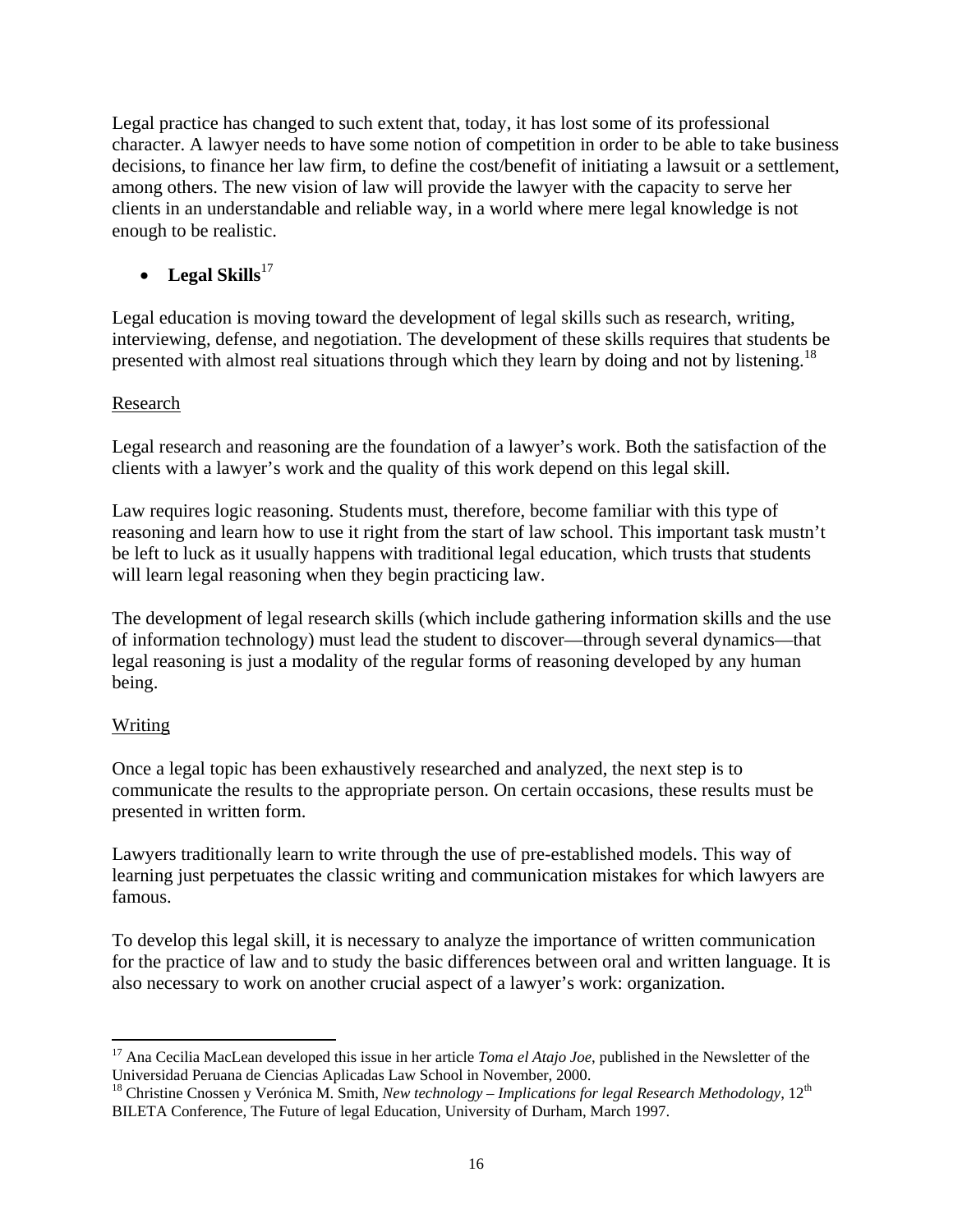When drafting a document, a lawyer must have a clear picture of the goal of the document and the audience to which it is addressed, so she can use the appropriate style to convey the message.

As the lawyer assumes a diversity of roles, her documents must also reflect this diversity. There are legal documents that seek to inform, others that defend the interests of a client, and others that propose new norms. In every case, the document seeks to convey a message and clarify certain ideas. For this purposes, it is necessary that for the lawyer to learn to communicate the results of her research and analysis in every case.

#### Interview

In addition to written communication, a lawyer needs to develop oral communication skills.

An interview implies a process of communication between the lawyer and another person, which may be a client, a judge, a witness, the lawyer of the opposing party, or any other person with whom the lawyer needs to communicate with during the process of research and implementation of a case.

Lawyers have traditionally informed their clients about their actions without caring if the clients understand or if they are satisfied with the service provided. This barrier also extends to the other people with whom the lawyer needs to communicate with, thereby making difficult for the lawyer to perform her role and accomplish her goals.

In order to improve this situation, it is necessary to develop oral communication skills that take into account those factors tending to make communication difficult. It will be required to especially emphasize non-verbal communication; that is to say, gestures and body language.

#### Defense

Defense skills include both oral and written communication, but, in both cases, the essential matter is the capacity of the lawyer to argue in a clear, concise, reasonable, and logic way. Learning to prove—that is to say, persuading with facts—is also an essential component of defense skills that is not usually taught in law schools. A lawyer who knows how to prove will be able to convince the appropriate authority that her reasoning is the most appropriate to solve the matter at hand.

Traditional lawyers use arguments only they can understand. These arguments are basically conceptual "fencing." The defenses prepared by these lawyers are endless repetitions of legislative and doctrinal sources that do not explain their applicability to the case at hand and that never go to the point under discussion. In short, this sort of defenses just offers a "tour" of the paradise of concepts. The natural consequence of this phenomenon is that listeners and readers lose interest and this may have a negative impact on the interests of the client.

For example, traditional courses in evidence just explain to the student the theoretical and conceptual foundations of this topic from a procedural perspective, instead of training the student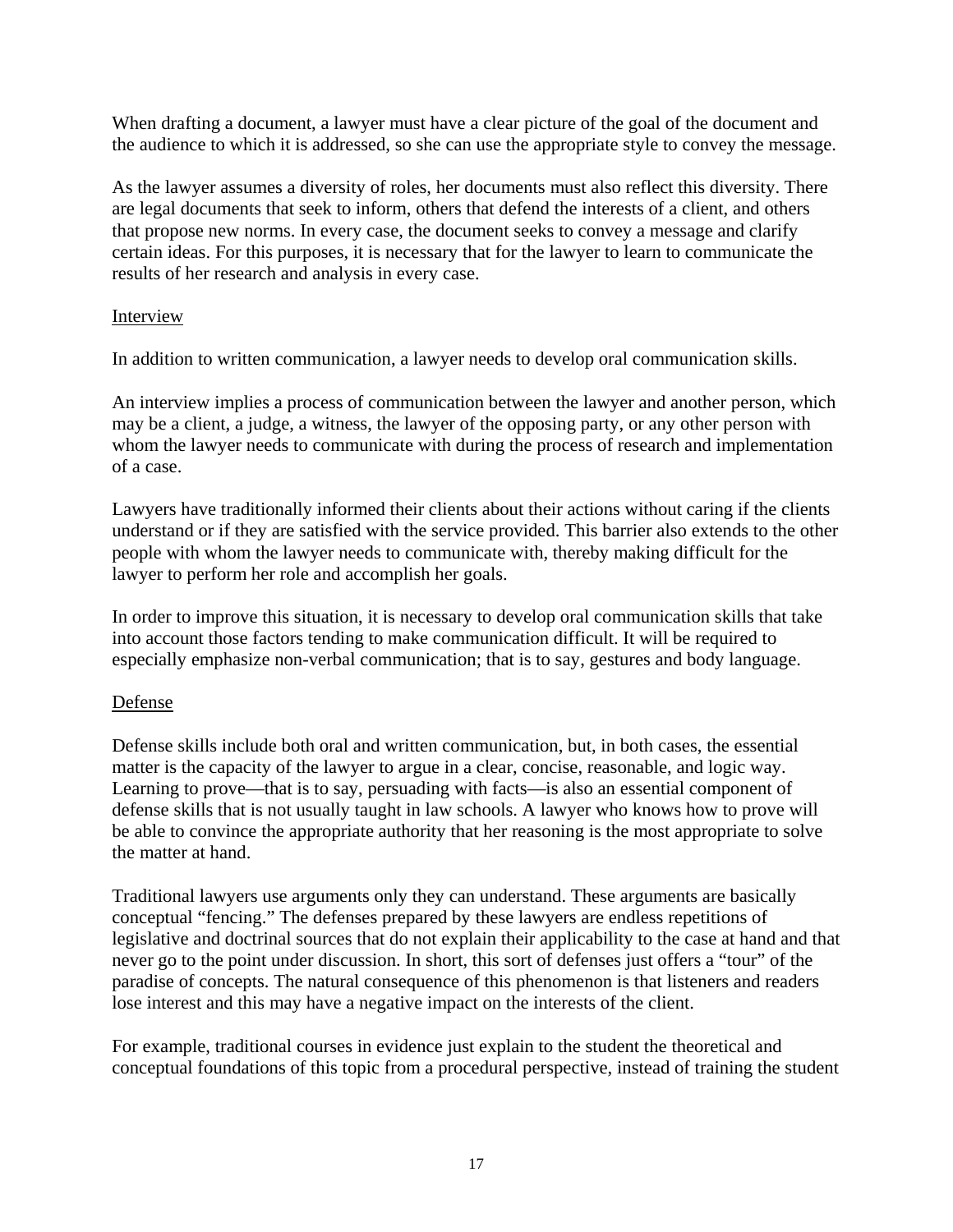to organize the evidence in order to be persuasive and to understand the impact on the judge's psychology.

In order to develop her legal skills, the student needs to analyze cases; draft letters, requests, complaints, claims, and reports; and make an oral presentation of her case before a jury, assuming the roles she is assigned to play.

#### **Negotiation**

A lawyer must know and use efficiently the available forms of dispute resolution and, especially, negotiation. To achieve this goal, lawyers must not only become familiar with the structure of every mechanism of dispute resolution, but also with the tools used by these mechanisms to reach a solution that fully satisfies the interests of the parties.

The development of this legal skill must emphasize an experiential training and promote the assimilation of the different tools through constant practice. This practice must be conducted through exercises that should be videotaped and then discussed in order to learn from the analysis of the mistakes and accomplishments.

The development of this legal skill should also lead to the analysis of the process of negotiation and its ethical implications. The capacities to examine creative strategies of negotiation and to choose which strategy is appropriate for each situation should be enhanced. In sum, the capacity to generate trust should be developed as a competency. This trust, however, should stem from the capacity to convince the parties that a solution is the best one for everyone involved and not from the ability to manipulate the coercive power of the state in the benefit of the client.

For us, it is clear that the market is looking for professionals with a critical stance, creative, versatile and capable of doing their job in multiple settings. In our view, this type of professional is the result of a competency-based education focused through the constructivist model. To be sure, this is the model that guarantees the narrowing of the gap between academic training and labor market, between the "paradise of concepts" and the "swamp of reality."

#### **7. Conclusion**

 $\overline{a}$ 

A "cofradía" is a religious congregation or brotherhood—formed by devotees and duly authorized by a public authority—that seeks to accomplish pious deeds.<sup>19</sup> In contrast, an "archicofradía" is an older "cofradía" that has more privileges than the others.<sup>20</sup>

When the student wasn't able to answer what a "cofradía" was, it was pretty evident for the examiner that she wouldn't be able to answer what an "archicofradía" was either. And it was even more evident that she wouldn't be able to answer the question regarding the difference

<sup>&</sup>lt;sup>19</sup> This is the definition given by the Dictionary of the Royal Academy of the Spanish Language. Other meanings of the word are guild, company or union of people who want to pursue a specific goal. It also means a union of people or towns congregated in order to participate in certain privileges, or a union of robbers or thugs. But, for purposes of this essay, we will be using the definition indicated in the text accompanying this note.<br><sup>20</sup> This is the definition given by the Dictionary of the Royal Academy of the Spanish Language.